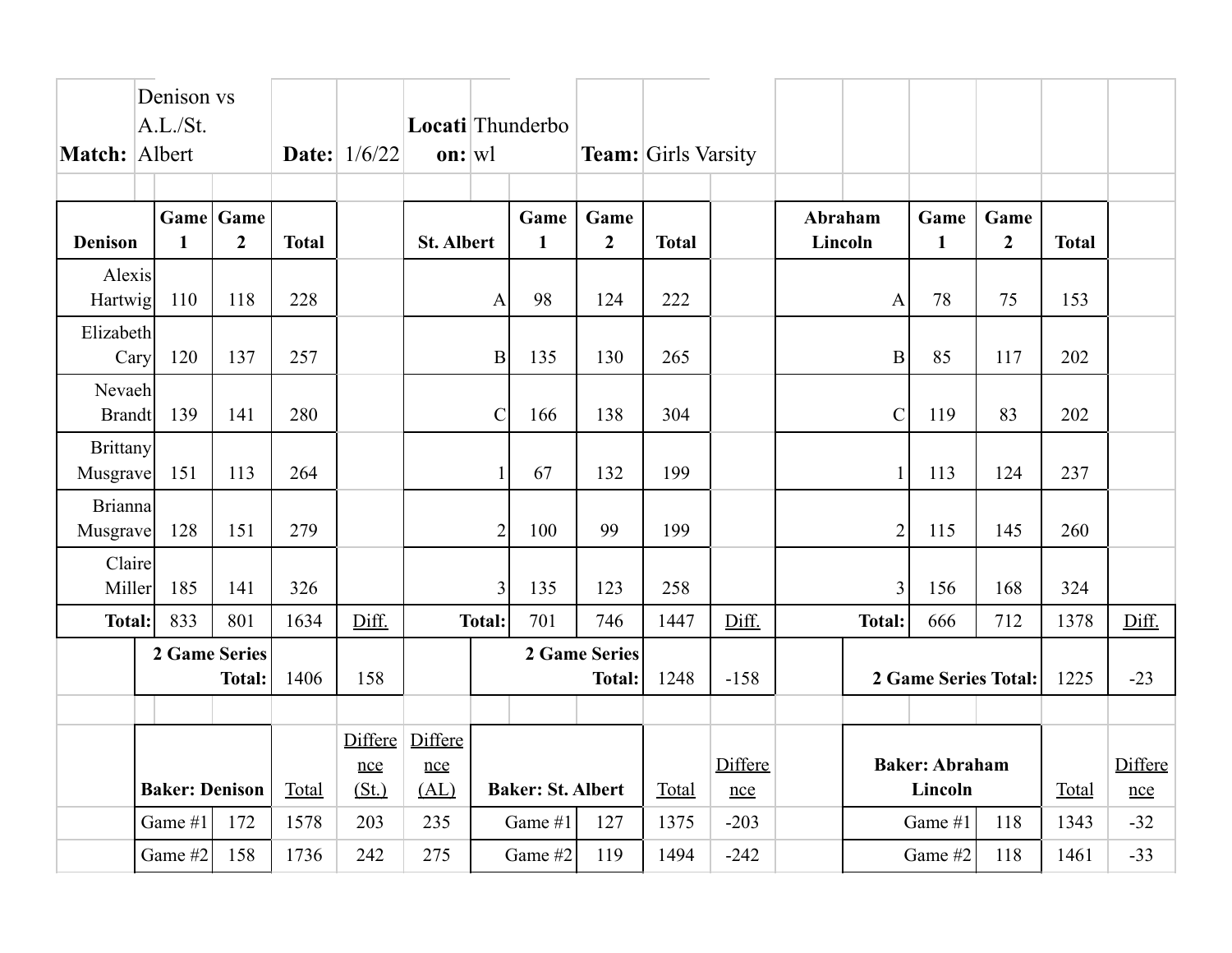| Game #3                           | 136  | 1872 | 185 | 289                             | Game #3                                                                                                                                                                                                                                                                                                                                                                                                                                                                                                                                                                                                                                                                                          | 193  | 1687 | $-185$ | Game #3                        | 122 | 1583 | $-104$ |
|-----------------------------------|------|------|-----|---------------------------------|--------------------------------------------------------------------------------------------------------------------------------------------------------------------------------------------------------------------------------------------------------------------------------------------------------------------------------------------------------------------------------------------------------------------------------------------------------------------------------------------------------------------------------------------------------------------------------------------------------------------------------------------------------------------------------------------------|------|------|--------|--------------------------------|-----|------|--------|
| Game #4                           | 103  | 1975 | 162 | 270                             | Game #4                                                                                                                                                                                                                                                                                                                                                                                                                                                                                                                                                                                                                                                                                          | 126  | 1813 | $-162$ | Game #4                        |     | 1705 | $-108$ |
| Game #5                           | 162  | 2137 | 192 | 302                             | Game #5                                                                                                                                                                                                                                                                                                                                                                                                                                                                                                                                                                                                                                                                                          | 132  | 1945 | $-192$ | Game #5                        |     | 1835 | $-110$ |
| <b>Baker</b><br><b>Total:</b>     | 731  |      |     |                                 | <b>Baker</b><br><b>Total:</b>                                                                                                                                                                                                                                                                                                                                                                                                                                                                                                                                                                                                                                                                    | 697  |      |        | <b>Baker Total:</b>            | 610 |      |        |
| 2 Game<br><b>Series</b><br>Total: | 1406 |      |     |                                 | 2 Game<br><b>Series</b><br>Total:                                                                                                                                                                                                                                                                                                                                                                                                                                                                                                                                                                                                                                                                | 1248 |      |        | 2 Game Series<br><b>Total:</b> |     |      |        |
| <b>Match</b><br>Total: $2137$     |      |      |     |                                 | <b>Match</b><br>Total:                                                                                                                                                                                                                                                                                                                                                                                                                                                                                                                                                                                                                                                                           | 1945 |      |        | <b>Match Total:</b>            |     |      |        |
|                                   |      |      |     |                                 |                                                                                                                                                                                                                                                                                                                                                                                                                                                                                                                                                                                                                                                                                                  |      |      |        |                                |     |      |        |
|                                   |      |      |     | <b>Varsity Girls Highlights</b> |                                                                                                                                                                                                                                                                                                                                                                                                                                                                                                                                                                                                                                                                                                  |      |      |        |                                |     |      |        |
|                                   |      |      |     |                                 | The girls varsity team won their triangular against Abraham Lincoln and St.<br>Albert. High games from the varsity team include Claire Miller with a 185,<br>Brianna Musgrave with a 151, Brittany Musgrave with a 151, Nevaeh<br>Brandt with a 141 and Elizabeth Cary with a 137. Claire Miller had the<br>high series of 326 with games of 185 and 141. The varsity girls went into<br>bakers with a strong lead of over 200 pins on each team. They bowled two<br>good baker games of 172 and 158 to start. They struggled a little during<br>games 3 and 4 bowling a 136 and 103, but figured it out finishing strong<br>with a 162. They ended up winning their match with a score of 2137. |      |      |        |                                |     |      |        |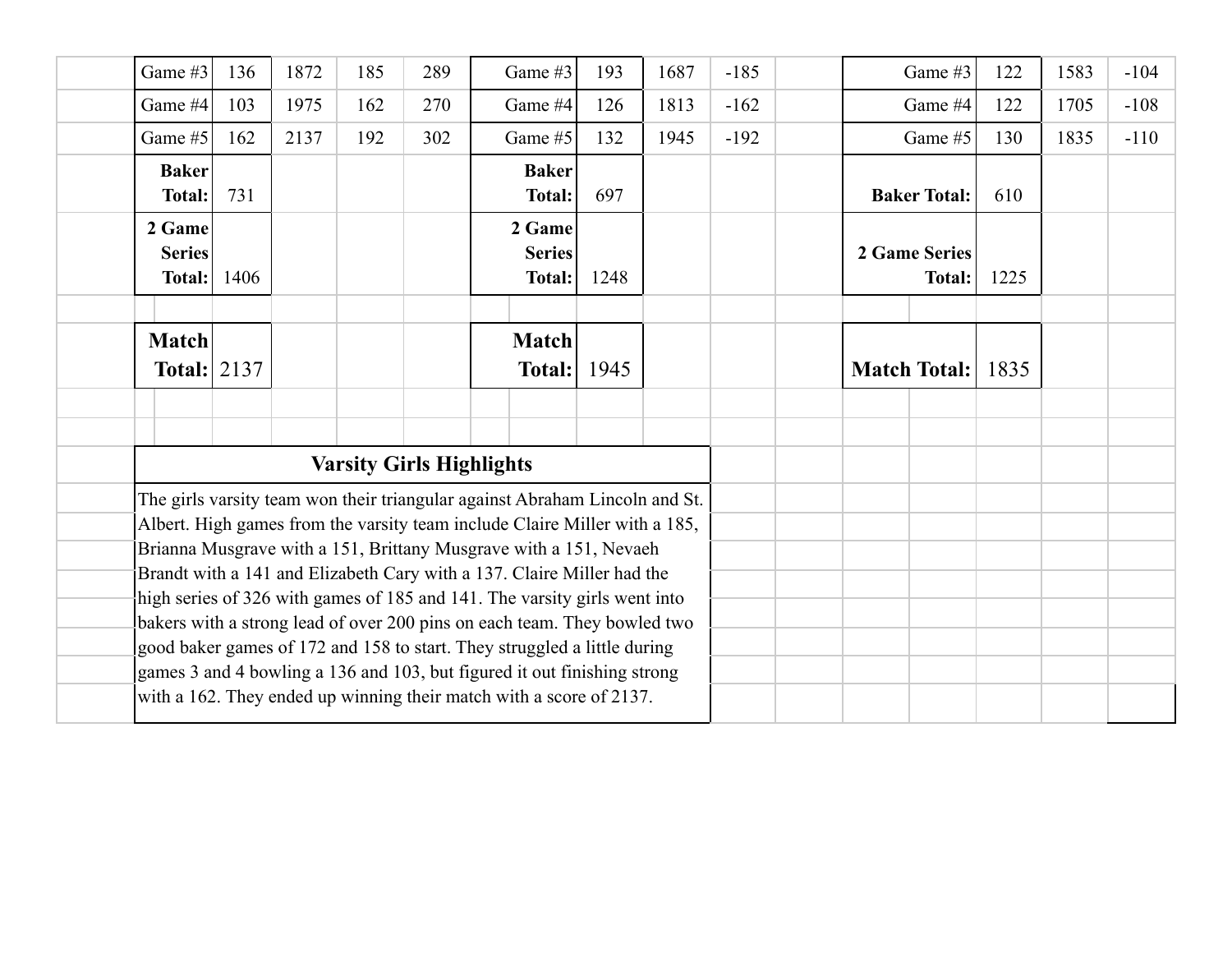|                           | Denison vs<br>A.L./St.<br>Match: Albert |                             |              | <b>Date:</b> 1/6/22 | Locati Thunderbo<br>$\mathbf{on}$ :  wl |                |                          |                                | <b>Team:</b> Girls Varsity |      |                    |                               |              |                        |              |        |
|---------------------------|-----------------------------------------|-----------------------------|--------------|---------------------|-----------------------------------------|----------------|--------------------------|--------------------------------|----------------------------|------|--------------------|-------------------------------|--------------|------------------------|--------------|--------|
| <b>Denison</b>            | $\mathbf{1}$                            | Game Game<br>$\overline{2}$ | <b>Total</b> |                     | <b>St. Albert</b>                       |                | Game<br>$\mathbf{1}$     | Game<br>$\overline{2}$         | <b>Total</b>               |      | Abraham<br>Lincoln |                               | Game<br>1    | Game<br>$\overline{2}$ | <b>Total</b> |        |
| Blake<br>Polzin           | 248                                     | 230                         | 478          |                     | 142<br>$\mathbf{A}$                     |                |                          | 223                            | 365                        |      | $\mathbf{A}$       |                               | 127          | 155                    | 282          |        |
| Christian<br>Schmadeke    | 160                                     | 231                         | 391          |                     |                                         | B              | 218                      | 243                            | 461                        |      |                    | $\mathbf B$                   | 140          | 139                    | 279          |        |
| Lucas<br>Segebart         | 195                                     | 220                         | 415          |                     |                                         | $\mathcal{C}$  |                          | 237                            | 455                        |      |                    | $\mathcal{C}$                 |              | 175                    | 346          |        |
| Harrison<br>Dahm          | 137                                     | 224                         | 361          |                     |                                         | $\mathbf{1}$   |                          | 199                            | 372                        |      | $\mathbf{1}$       |                               | 209          | 189                    | 398          |        |
| Kyle<br>Segebart          | 190                                     | 227                         | 417          |                     |                                         | $\overline{2}$ |                          | 197                            | 399                        |      |                    | $\overline{2}$                |              | 299                    | 555          |        |
| Trey<br><b>Brotherton</b> | 138                                     | 193                         | 331          |                     |                                         | 3              | 224                      | 215                            | 439                        |      |                    | $\overline{3}$<br>184         |              | 163                    | 347          |        |
| <b>Total:</b>             | 1068                                    | 1325                        | 2393         | Diff.               |                                         | <b>Total:</b>  | 1177                     | 1314                           | 2491                       | Diff |                    | 1087<br><b>Total:</b><br>1120 |              | 2207                   | Diff         |        |
|                           | 2 Game Series<br><b>Total:</b>          |                             | 2062         | $-64$               |                                         |                |                          | 2 Game Series<br><b>Total:</b> | 2126                       | 64   |                    | 2 Game Series Total:          |              |                        | 1928         | $-198$ |
|                           |                                         |                             |              |                     |                                         |                |                          |                                |                            |      |                    |                               |              |                        |              |        |
| <b>Baker: Denison</b>     |                                         |                             | Total        | Diff<br>(St.)       | Diff<br>(AL)                            |                | <b>Baker: St. Albert</b> |                                | Total                      | Diff |                    |                               | Baker: A. L. |                        | Total        | Diff   |
| Game #1<br>192            |                                         | 2254                        | $-72$        | 128                 |                                         | Game #1        | 200                      | 2326                           | 72                         |      |                    | Game #1                       | 198          | 2126                   | $-200$       |        |
|                           | Game #2                                 | 258                         | 2512         | $-37$               | 205                                     |                | Game #2                  | 223                            | 2549                       | 37   |                    |                               | Game #2      | 181                    | 2307         | $-242$ |
|                           | Game #3                                 | 184                         | 2696         | $-46$               | 180                                     |                | Game #3                  | 193                            | 2742                       | 46   |                    |                               | Game #3      | 209                    | 2516         | $-226$ |